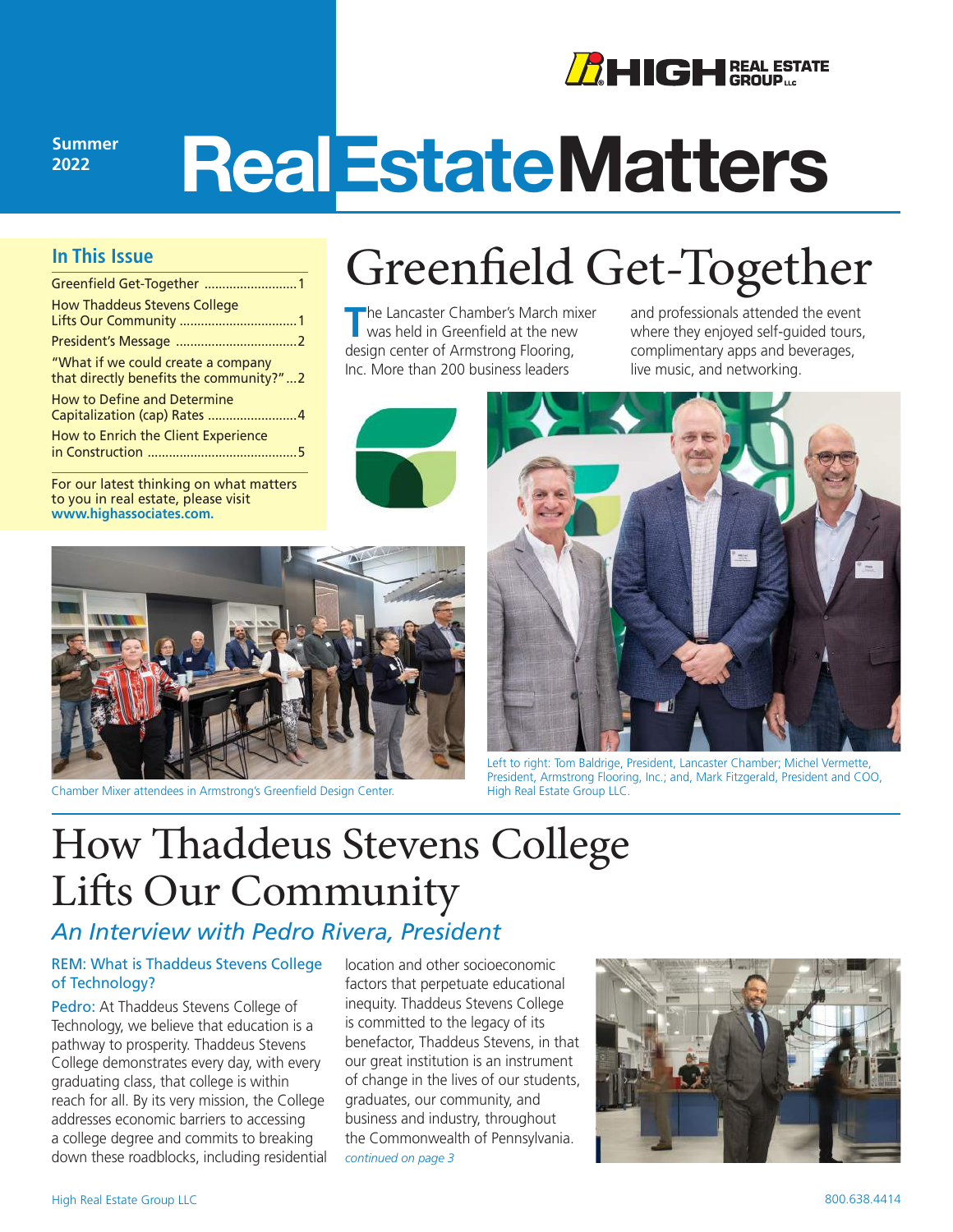

#### <span id="page-1-0"></span>**President's Message**

Thanks to the generosity of the High family, the majority of High Industries is now owned by the High Foundation. Long a respected force in steel and concrete



fabrication, metal processing and distribution, product transportation, architecture and construction, and more, High Industries employs more than 1,000 co-workers, most of them in the Lancaster area.

High Foundation is the private, nonprofit philanthropy of the High Family. All High Industries profits will go to High Foundation. This more than doubles High Foundation's giving to our communities, which reached \$2.5 million in 2021.

Under this new structure, High Industries will have a greater ability to enhance the quality of life for members of the communities where they operate. With the continued success of High Industries, High Foundation can bring new ideas to life, supporting important initiatives for social, economic, and environmental

impact. As Dale High has observed, "Service to our community is what it means to be a leader." It is both humbling and profoundly gratifying to be part of this company that has made this level of commitment to the advancement of our communities.

Mack

[Mark Fitzgerald](https://www.highrealestategroup.com/about-us/leadership/mark-fitzgerald/) President and Chief Operating Officer High Real Estate Group LLC 717.293.4466 mfitzgerald@high.net

## "What if we could create a company that directly benefits the community?"- S. Dale High

This is the question that led visionary business leader and philanthropist S. Dale<br>High to embark on the journey that sparked an unprecedented announcement that will benefit Lancaster County and beyond for generations to come. In a bold and unique move — the likes of which are rare in business ownership — Dale High and his family have transferred ownership of High Industries from the family to [High Foundation,](https://www.highfoundation.org/) the family's nonprofit community-focused philanthropy.

The plan restructures High Industries to direct its profits to High Foundation. The High Family expects the companies to continue to thrive and grow under the current leadership of the Board of Directors and CEO Mike Shirk. The profits from High Industries will be managed, grown, and distributed into the community through High Foundation under the leadership of the Board of Trustees and Executive Director Robin Stauffer.

The use of High Industries to enrich the Foundation represents the continuation of S. Dale High's legacy and the High Family's commitment to the communities in which they provide economic investment and employment.



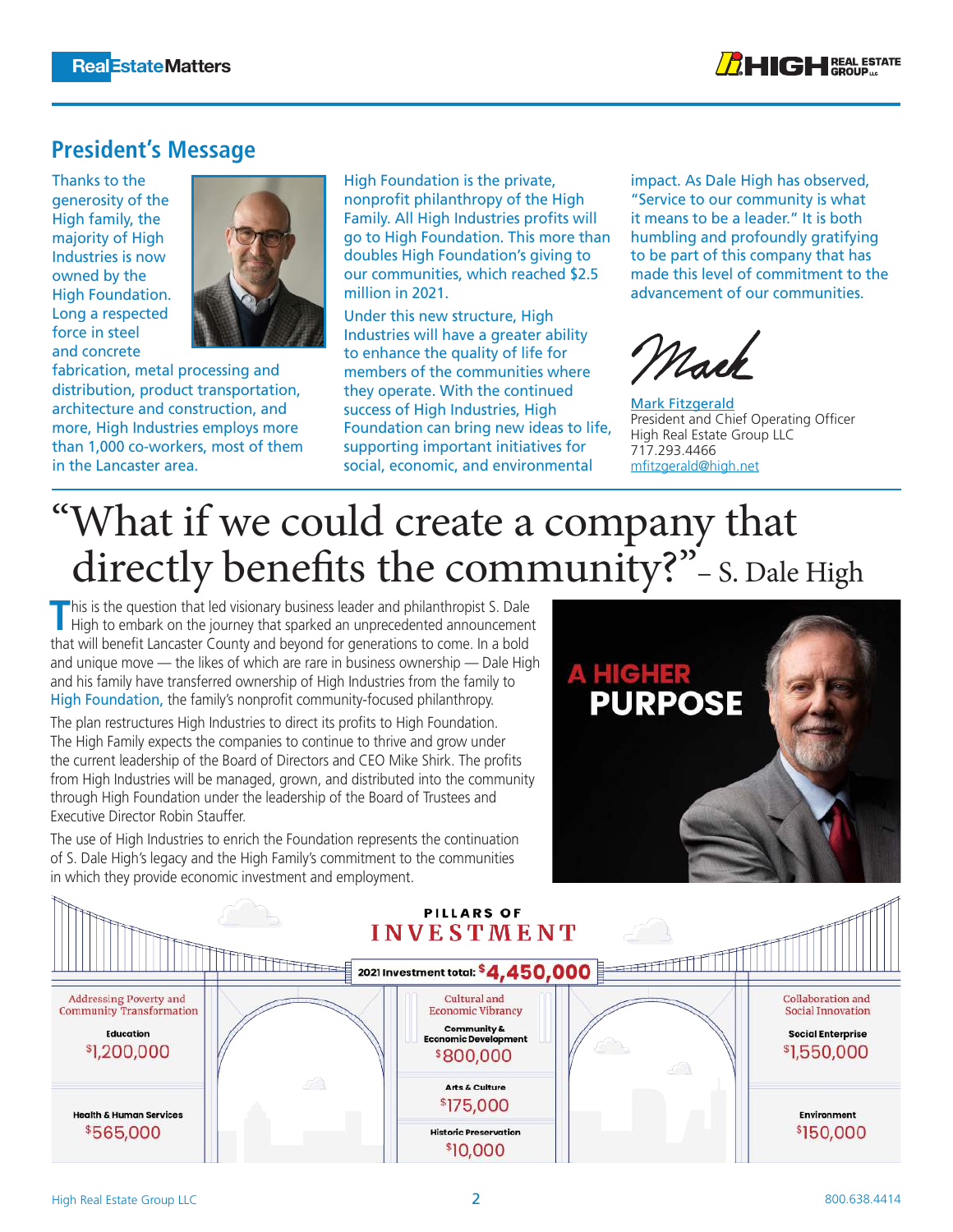

#### <span id="page-2-0"></span>How Thaddeus Stevens College Lifts Our Community continued from page 1

#### REM: What is your mission?

Pedro: Our mission is to educate Pennsylvania's economically and socially disadvantaged as well as other qualified students for skilled employment in a diverse, ever-changing workforce and for full effective participation as citizens. In academic year 2020-2021, 79 percent of our students received financial aid, including grants, scholarships, and loans, and 41 percent of those enrolled were eligible to receive the Stevens Grant which covers tuition, room and board, textbooks, and tools.

#### REM: Tell us about the role of TSCT in developing our workforce.

Pedro: We prepare workers for technically advanced jobs that are in demand. Each of our programs engages an "Industry Advisory Council," which is made up of representatives from companies who employ graduates in that area. The members of the industry advisory councils work with faculty to plan curriculum that will meet the evolving needs they project for their area. Because of the fast pace of change in industry, we are committed to graduating "learners," so our graduates are prepared to enter the workforce with the skills to contribute to their employer on day one, and with the ability to learn new skills as technologies change and evolve.

#### REM: Why did you take on the role of president?

Pedro: The College's mission aligns precisely with my values. Throughout my career as an educator, I have been driven to serve lower economic and socially underserved communities. Here, we can ensure that all students' basic needs are met so that they can learn efficiently. We promote diversity, equity, and inclusion to set our standards and to lift up the most vulnerable. And it has been in our DNA since the beginning.

A quick story: I remember the first day of the first semester at the College, I walked into our carpentry lab and saw several year-one students who hadn't yet started. They were just hanging out talking, and I saw one student struggling with a tape

measure. Just kind of pulling it and retracting like kids tend to do but really struggling and it was like, oh boy. As the president of the college, I was a little worried, but soon instead, I was really impressed. Within a couple of months, that same student was up on

a ladder framing out a roof. Think about that level of instruction and engagement. Our students learn the basic concepts, the math, the skills they need, and then they put their learning to use right away. What we offer in this space is pretty amazing.

#### REM: How does TSCT partner with businesses and government?

Pedro: Our partnerships with business and industry are foundational to helping us prepare the workers of today, and to plan what skills, knowledge and expertise future generations of workers will need. Our business partners provide our students with real world experiences through internships and externships. Business leaders form our program industry advisory councils to advise on curriculum and technology in their respective areas. They meet with the instructors and other representatives of the college throughout the year. Our partnerships with business and industry leaders are how we stay relevant and on point as a college to meet the industry's needs.

In some cases, our industry partners work with us to develop new programs. A perfect example of this is a new major that will be launched in the fall 2022 semester. The Civil Engineering Construction Technology program was developed in partnership with representatives from industry who urgently need highly skilled graduates to step into the workforce with job-ready skills, and who are prepared to fast-track to management positions within the company. This program will provide graduates who are prepared



to support the urgent need to upgrade our infrastructure in Pennsylvania and across the country. These graduates will be prepared to choose from a widerange of career opportunities in vertical and horizonal construction – everything from roadway construction to municipal and state infrastructure projects, underground utilities, site development, and construction of water and wastewater infrastructures. We are in the process of hiring an instructor, and already have students who have applied to the new program.

On the government side, we are fortunate to have the support of our Lancaster delegation and the General Assembly, as well as the administration and the governor's office. One example of that support is the funding of renovations to one of our older program buildings on the main campus. When the Leonard building renovations are complete, that facility will provide us the opportunity to expand our carpentry program, which typically has a waiting list of students. It will also allow us to start instruction around industrial carpentry because, with the evolution of construction, we realize we need to teach how to work with steel and metal, which are different competencies than our traditional carpentry program.

#### REM: How do you measure student success?

*[continued on page 6](#page-5-0)* Pedro: Our mission is to educate students for skilled employment in an ever-changing workforce. 96 percent of our graduates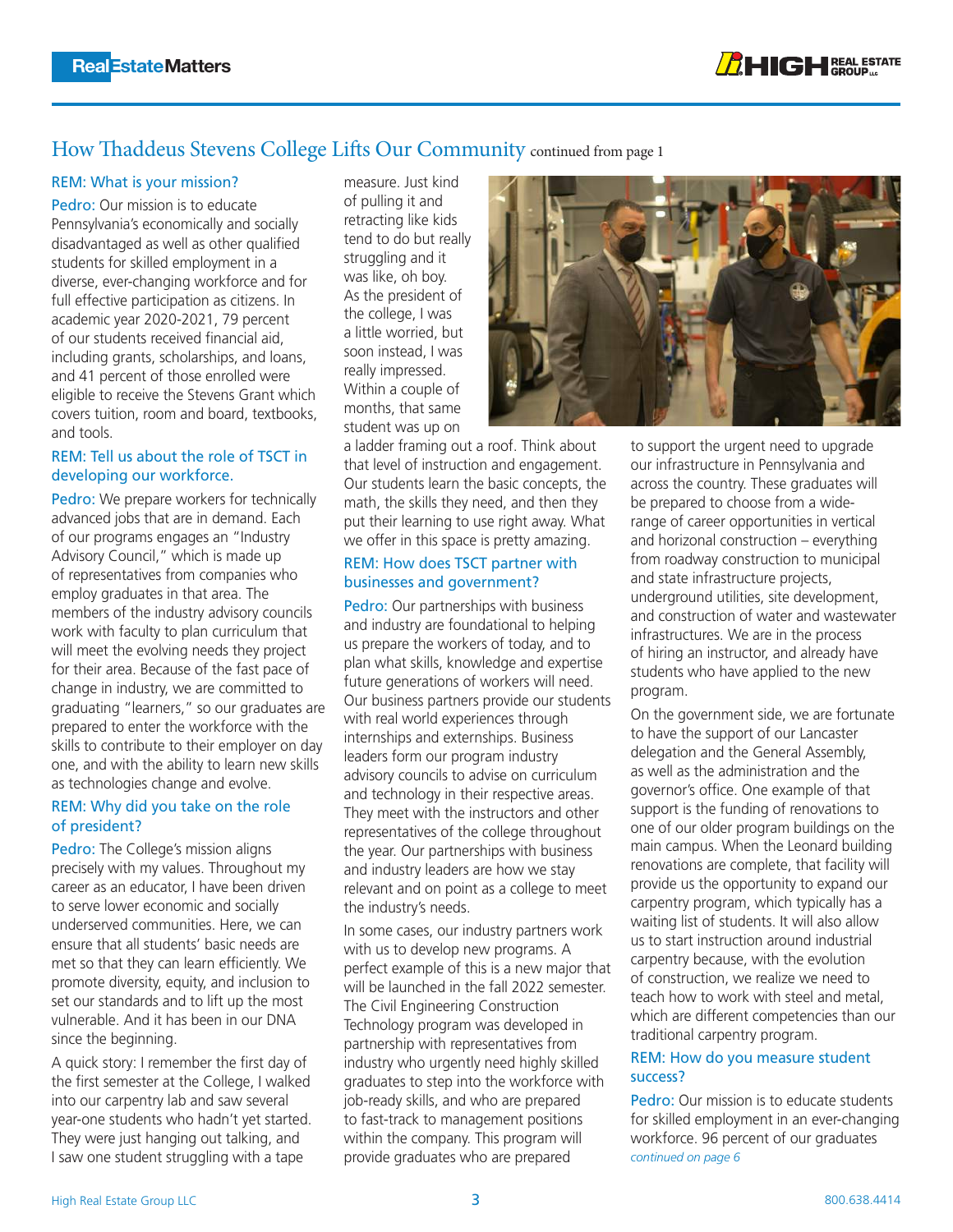## <span id="page-3-0"></span>How to Define and Determine Capitalization (cap) Rates

*By Eric Lehmayer, MAI, LEED AP, Director of Appraisal Services, High Associates Ltd.*

**"W**hat's the cap rate?" "What cap rate should I use?" "What was the cap rate on that property?" "How do I get the cap rate?"

These are questions typically asked by developers, brokers and salespersons, appraisers, attorneys… almost everyone in the real estate business.

The first question to be answered is, "What is a cap rate?" Simply put, a capitalization rate is any rate used to convert income into value. It's an investment metric or a tool that measures a property's investment potential. It's equivalent to the return on the investment.

Many of us recognize the [overall](https://www.investopedia.com/terms/c/capitalizationrate.asp#:~:text=That%20is%2C%20the%20cap%20rate,)  [capitalization rate](https://www.investopedia.com/terms/c/capitalizationrate.asp#:~:text=That%20is%2C%20the%20cap%20rate,) (OAR) as the ratio of net operating income to sale price or value. But there are many other types of capitalization rates applied in this industry, depending on what you are trying to measure. For this article, the term "cap rate" is synonymous with the OAR because it's the term typically used by market participants.



The basic formulas include:  
\nValue = Income × Multiplier  
\nor.  
\nValue = 
$$
\frac{Income}{Rate}
$$
  
\nor.  
\nRate =  $\frac{Income}{Value}$ 

#### **"For this article, the term "cap rate" is synonymous with the OAR because it's the term typically used by market participants."**

Various scenarios demand the extraction of various types of rates, such as the land cap rate and building cap rate, mortgage cap rate and equity cap rate, leased fee and lease hold cap rate, terminal cap rate, and sandwich and sub-leasehold cap rate. Although all these cap rates are important, it is the OAR that is generally sought after.

The two methods of income capitalization are:

(1) direct capitalization, in which a single year's stabilized income is divided by an income rate or multiplied by an income factor to reach an indication of value; and,

*[continued on page 6](#page-5-0)*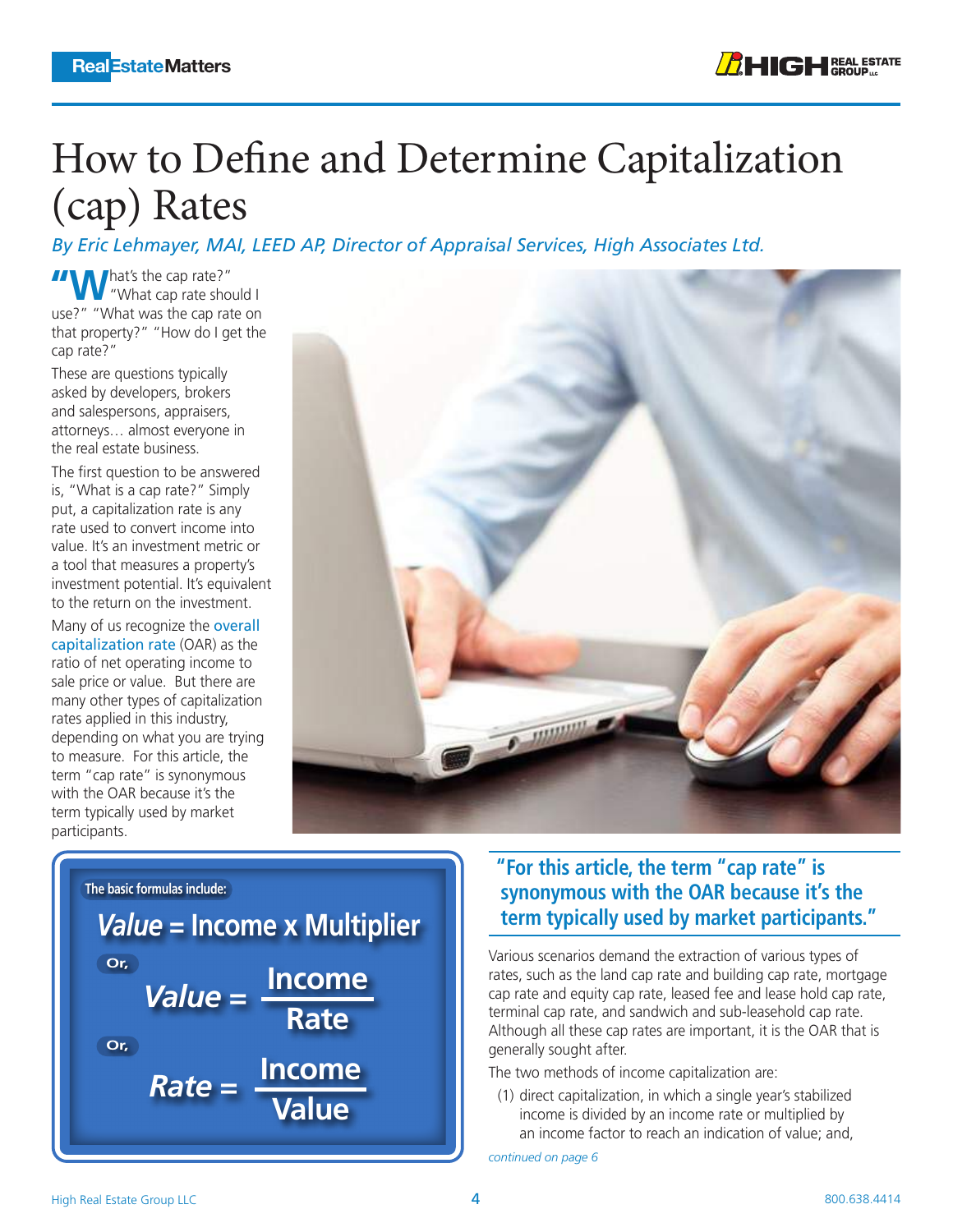## <span id="page-4-0"></span>How to Enrich the Client Experience in Construction

#### *By Rick Stoudt, President, High Construction Company*

What is often missed by construction companies and their staff is the reality that most owners/clients are not construction-savvy. However much they may need or celebrate their new building or renovation project, the construction process can be a thorn.

Consider the CEO of a hospital whose main concern is leading an organization dedicated to positive health outcomes. Or the president of a university who is steeped in academia and is busy developing the minds that will shape our future. Do they have the time to worry through construction details that are beyond their expertise?

If they had the choice, many clients would say, "Call me when my building is ready to move in."

It's a fact that most clients will remember the experience they had in a building project, as opposed to the building itself. Good general contractors and construction managers understand this. They believe it's an honor and a privilege to be selected to serve their clients. They find ways to focus on the things that matter most and make the mundane fade away.

At [High Construction Company](https://www.highconstruction.com/), we strive for a deep understanding of the drivers of the project from the client's perspective. We communicate and reinforce this perspective with our staff and throughout our team, including our subcontractors. Everyone who touches the project is on board. When we have alignment, we collaborate closely. Then, a meaningful client experience can emerge.

During construction we might encourage guided tours at certain times to showcase a particular aspect of the project such as a tile floor or major architectural woodwork. We place special emphasis on appropriate milestones such as ground-breaking, topping out, weather tight, and grand opening. We enrich the experience by making it exciting, fulfilling, and something the client looks forward to.

One other very important aspect of a project is how it finishes. All construction projects are fraught with issues, but we are sure to always finish the last 10 percent strong, meaning on time, within budget, with good quality. And finish means finish no exceptions. This is of utmost importance.

We make the client experience meaningful so that on the next project, he or she first thinks about that experience and then calls their old friend to build again, or at the very least allows us to be part of the competition.

*Rick Stoudt oversees High Construction Company, which provides* 



*commercial construction, design-build, and general contracting services in Pennsylvania, New York, New Jersey, Delaware, Maryland, and Virginia.*

[Rick Stoudt](https://www.linkedin.com/in/rickstoudt/) President High Construction Company 717.291.2276 [rstoudt@high.net](mailto:rstoudt@high.net)

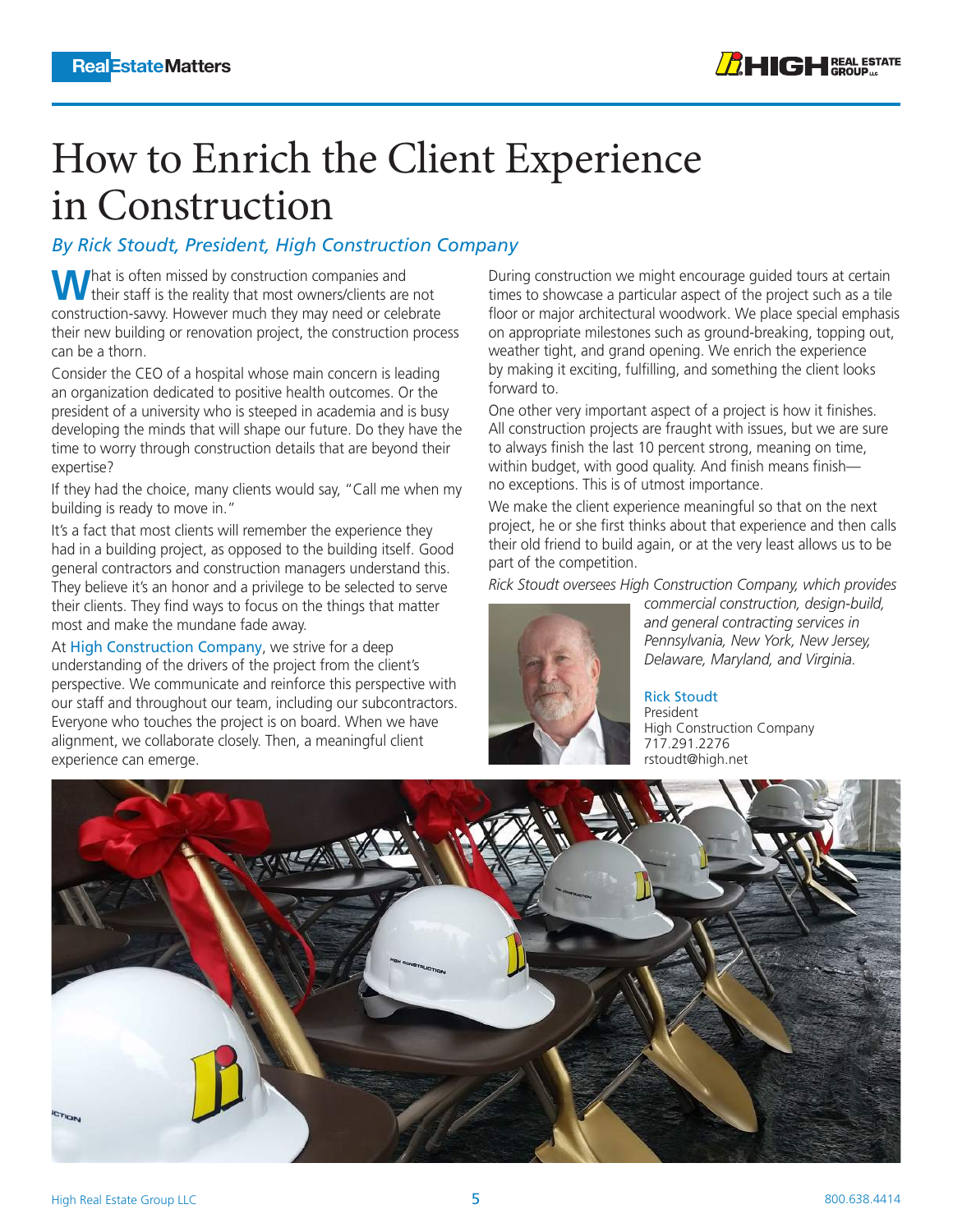

#### <span id="page-5-0"></span>How to Define and Determine Capitalization (cap) Rates continued from page 4

(2) yield capitalization, in which future benefits are converted into a value indication by discounting them at an appropriate yield rate (this is known as a DCF analysis or discounted cash flow analysis).

So, where do these rates come from? OARs can be derived from comparable sales (you need to know the net operating income and the sales price), effective gross income multipliers and net income ratios, band-of-investment (need to know the mortgage and equity components), debt coverage formula, and several other methods.

What's the difference between a 7.5-percent OAR and a 12-percent OAR other than 4.5 percent or 450 basis points? The lower OAR indicates a CRE (commercial real estate) investment that is likely to increase in value due to several factors including increased rents, lower operating expenses, or lower vacancy. The 7.5 percent indicates an investment with a lower risk and a higher demand in the market. The 12-percent OAR is an indicator of a higher risk investment due to current supply of the CRE (oversupply of office property versus apartments), a high vacancy property, undesirable leases, or other external factors such as difficult financing, pending zoning changes, or changing economic conditions that may make the CRE less popular or even obsolete (special purpose properties).

Determining an OAR without first analyzing the property's financial profile (income, vacancy, operating expenses), reviewing sales of similar properties with which cap rates can be extracted, and understanding any supply and demand issues associated with the property's category (office, retail, warehouse, etc.) could be a disservice to you, your organization, or your client. There are professionals in the real estate industry who can assist in this process. These professionals are likely to have letters behind their names such as [MAI \(appraisers\)](https://www.appraisalinstitute.org/our-designations/), [CCIM \(commercial real estate](https://www.ccim.com/about-ccim/the-designation/)  [salespeople\)](https://www.ccim.com/about-ccim/the-designation/), [SIOR \(industrial and office property experts\)](https://www.sior.com/docs/default-source/membership-docs/3-2015-sior-designation-requirements.pdf?sfvrsn=0), and others. These credentials represent time and study by these individuals who, in turn, are sought after for their higher level of knowledge and experience.

*Eric Lehmayer provides customers with commercial/industrial and special-purpose property appraisals, financial feasibility, market analysis, real estate tax analysis, litigation support, and appraisal review services. He also is responsible for the evaluation of real* 



*estate tax assessments for all High family-owned real estate and syndicated partnerships.*

[Eric Lehmayer, MAI, LEED AP](https://www.highassociates.com/services/high-appraisal/qualifications-affiliations/eric-lehmayer-profile/) Director of Appraisal Services High Associates Ltd. 717.209.4027 elehmayer@high.net

#### How Thaddeus Stevens College Lifts Our Community continued from page 3

find employment upon graduation, with 90 percent in-field placement. And 97 percent of our graduates stay right here in Pennsylvania, supporting the urgent workforce needs of the Commonwealth. Those are powerful numbers. When we follow up with our graduates, we don't ask "Did you find a job?" We ask, "How many offers do you have on the table?" We did the math and found that, on average there were 12 job offers for every one of our graduates coming out of our two-year programs. And the beauty of what we do is, we have a great mix and



representation of the Commonwealth here in Thaddeus Stevens College. Another measure of success – making sure no student declines an offer or leaves due to inability to pay tuition. We focus on removing barriers to higher education, from financial aid, to disability, tutoring, and counseling services.

#### REM: How do you excite students early on about STEM career paths?

Pedro: The [Lancaster STEM Alliance](https://www.lancasterstem.org/) is a loosely coupled group of organizations, individuals and groups that share a common vision for STEM (Science, Technology, Engineering, and Mathematics) careers in Lancaster County. Thaddeus Stevens College is a partner in the Alliance, working together with Alliance business partners such as High to add STEM jobs in the local community.

#### REM: What issues challenge institutions such as TSCT?

Pedro: The needs in the job market are so great right now that we have had to rethink and pivot. Even students who don't finish our program and graduate are finding jobs after only a couple of months with us. We find ourselves providing career counseling support to those students to help ensure they find a sustainable career path that helps them prepare for the jobs and positions they may want to move into in the future.

*[continued on page 7](#page-6-0)*

6